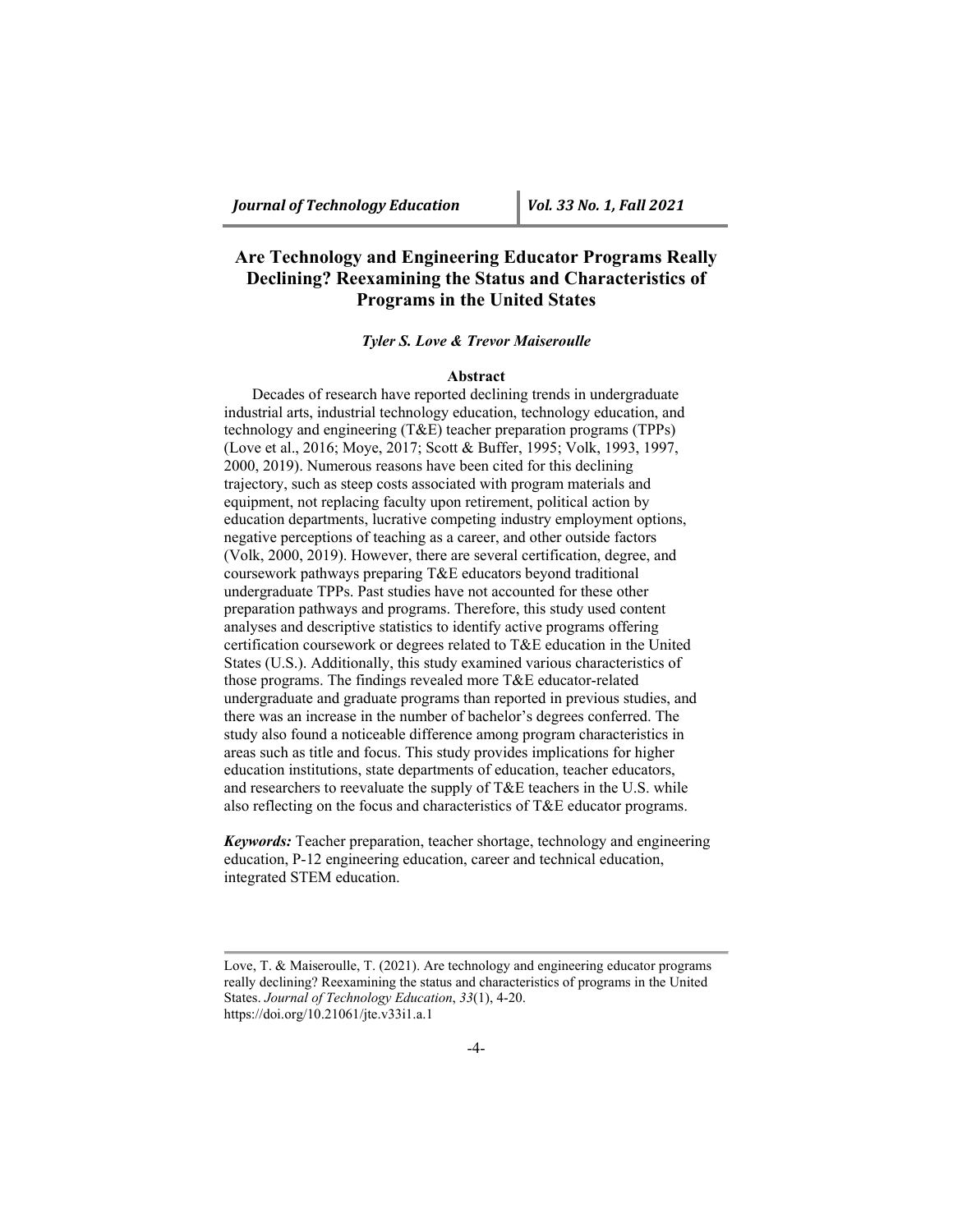## **Introduction**

The steady decline of undergraduate technology and engineering (T&E) teacher preparation programs (TPPs) and the number of graduates from these programs is not a novel issue. Concerns about the declining trajectory were raised as early as the 1970s. Although there are still programs in the United States (U.S.) awarding T&E education degrees, many of which have evolved to keep up with current demands from regional industries and shifts in national educational paradigms (e.g., Integrative STEM education), they continue to face enrollment challenges. As evidence of this, T&E education has been identified as a teacher shortage area in many states since the late 1990s (Moye, 2017; United States Department of Education, 2020).

Scott and Buffer (1995) predicted political and economic demands would threaten the survival of technology education as a profession. Similar concerns were reiterated more than 20 years later as T&E TPPs continued to face drastically declining program and enrollment trends (Love et al., 2016; Moye, 2017; Volk, 2019). As highlighted by Volk (2019), there are several certification, degree, and coursework pathways beyond traditional undergraduate TPPs that are becoming increasingly popular in attempts to address the critical shortage of T&E educators. However, there is a lack of data representing the full breadth of T&E educator-related programs (TEEPs) that offer these various pathways and have program completers entering the profession. Therefore the purpose of this study was to: (a) identify the higher education institutions in the U.S. that are currently offering certification coursework and awarding degrees related to T&E education, and (b) examine select characteristics of the identified programs which could have positive implications for enrollment.

## **Review of Literature**

## **Studies on Programs and Enrollments**

Although separate issues, previous studies have shown that declining numbers of undergraduate T&E education graduates often coincide with declining numbers of T&E TPPs (Love et al., 2016). Numerous recommendations have been made to remedy the situation, but none have yielded significant or longitudinal results addressing the continual nationwide shortage. In Volk's (1993) analysis of the *Industrial Teacher Education Directories* from 1970-1990, he discovered there was a 24% decline in industrial arts/technology education (IA/TE) program enrollments; however, non-teaching IA/TE degrees awarded by departments that housed IA/TE programs saw a 790% increase. His study also revealed that universities offering both industryfocused industrial technology programs and IA/TE programs reported significantly greater declines in their IA/TE program enrollments than universities that did not offer an industrial technology degree option. In a follow-up study, Volk (1997) examined the 1995 directory and concluded the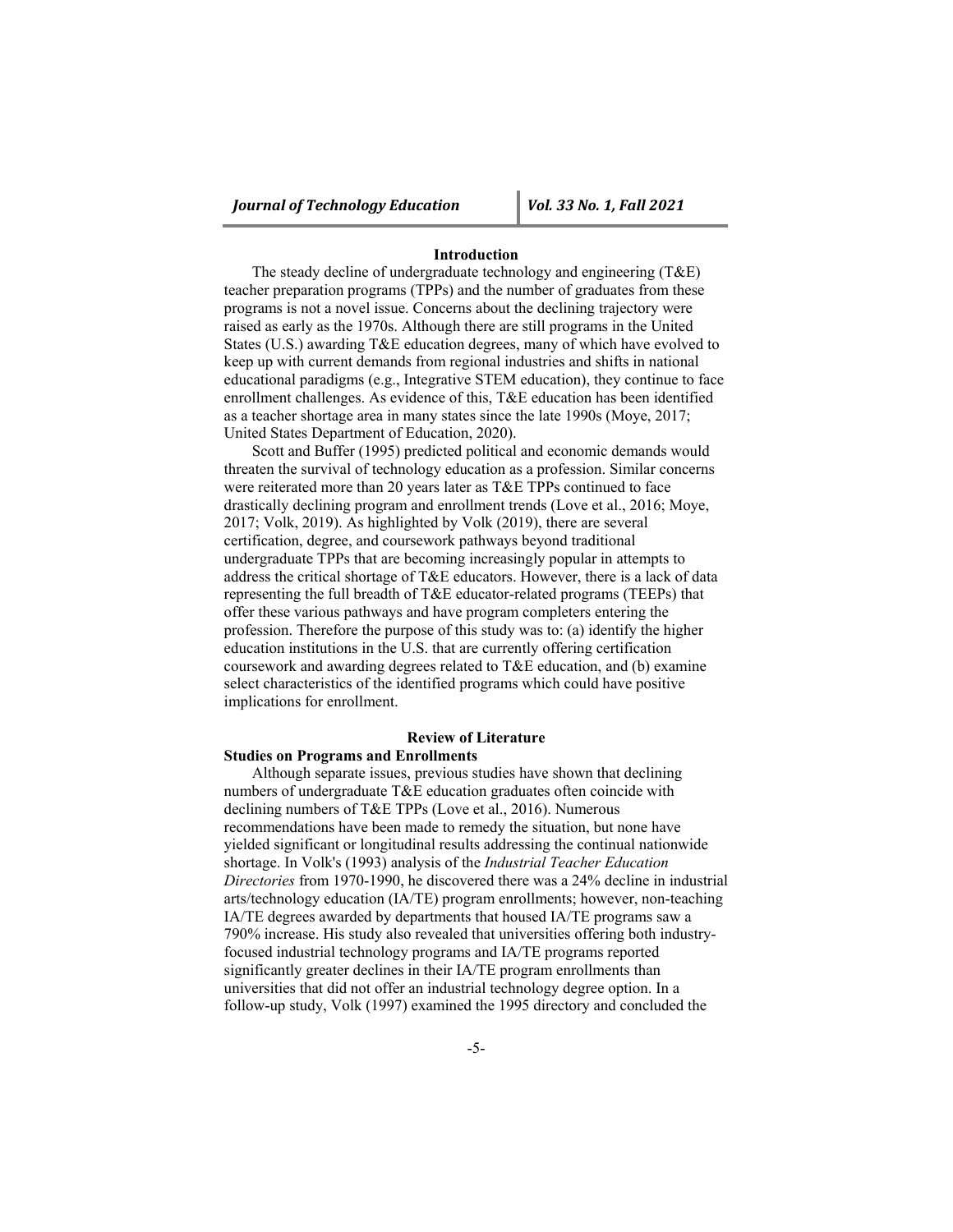continual rate of decline supported his earlier prediction of the profession's demise. In 2000, Volk conducted another analysis using the 1999 directory and again found trends consistent with his previous studies. He also found a noticeable decrease in technology education (TE) programs producing more than three graduates per year. Recent studies have confirmed a continuation in declining undergraduate program and enrollment trends. Love et al. (2016) indicated that there were 6,368 graduates in 1970, but only 245 in 2015. Also declining during this time was the number of  $TAE$  TPPs, falling from 203 in 1970 to 43 in 2015.

### **Alternative Licensure Models: A Slippery Slope**

In Volk's (2000) analysis of the 1999 directory, he predicted that small numbers of graduates from universities in states with large populations would lead them to rely on alternative preparation routes to meet the demand for T&E teachers. His prediction appears to have come to fruition in states like Maryland that have a high demand for T&E educators due to the T&E-related course completion requirement for high school graduation. According to the latest directory (Rogers, 2019), 90% of the undergraduate students enrolled in Maryland's largest accredited T&E education program pursued non-degree post-baccalaureate certification. This signifies that in Maryland, more T&E educators are entering the field through a four-course professional and technical certification pathway than through the university's traditional four-year T&E TPP.

Volk's (2019) latest analysis reiterates his previous concerns about the alarming rise in alternatively certified T&E teachers and the impact this has on T&E TPPs as well as instructional quality. He asserted that short, oneweek, or multi-week summer training institute models being implemented to teach out-of-content area educators how to deliver T&E curricula from organizations like Project Lead the Way (PLTW) were undermining the basis for high-quality and specialized preparation experiences traditionally offered by four-year undergraduate T&E TPPs. In support of these claims, Volk (2019) presented research demonstrating that alternatively certified teachers leave the profession at higher rates, and principals perceive these teachers to be underprepared and less effective compared to teachers who graduated from traditional T&E TPPs. He concluded that while programs like PLTW were often well supported by Perkins funding and helped prevent the closure of T&E programs in P-12 schools due to the shortage of T&E educators, it undermined the basis for TPPs and highly-qualified educators.

## **Concerns about the Quality of T&E Instruction**

The critical shortage of T&E teachers is not unique to the U.S. Reports from Australia and New Zealand indicated the high percentage of out-of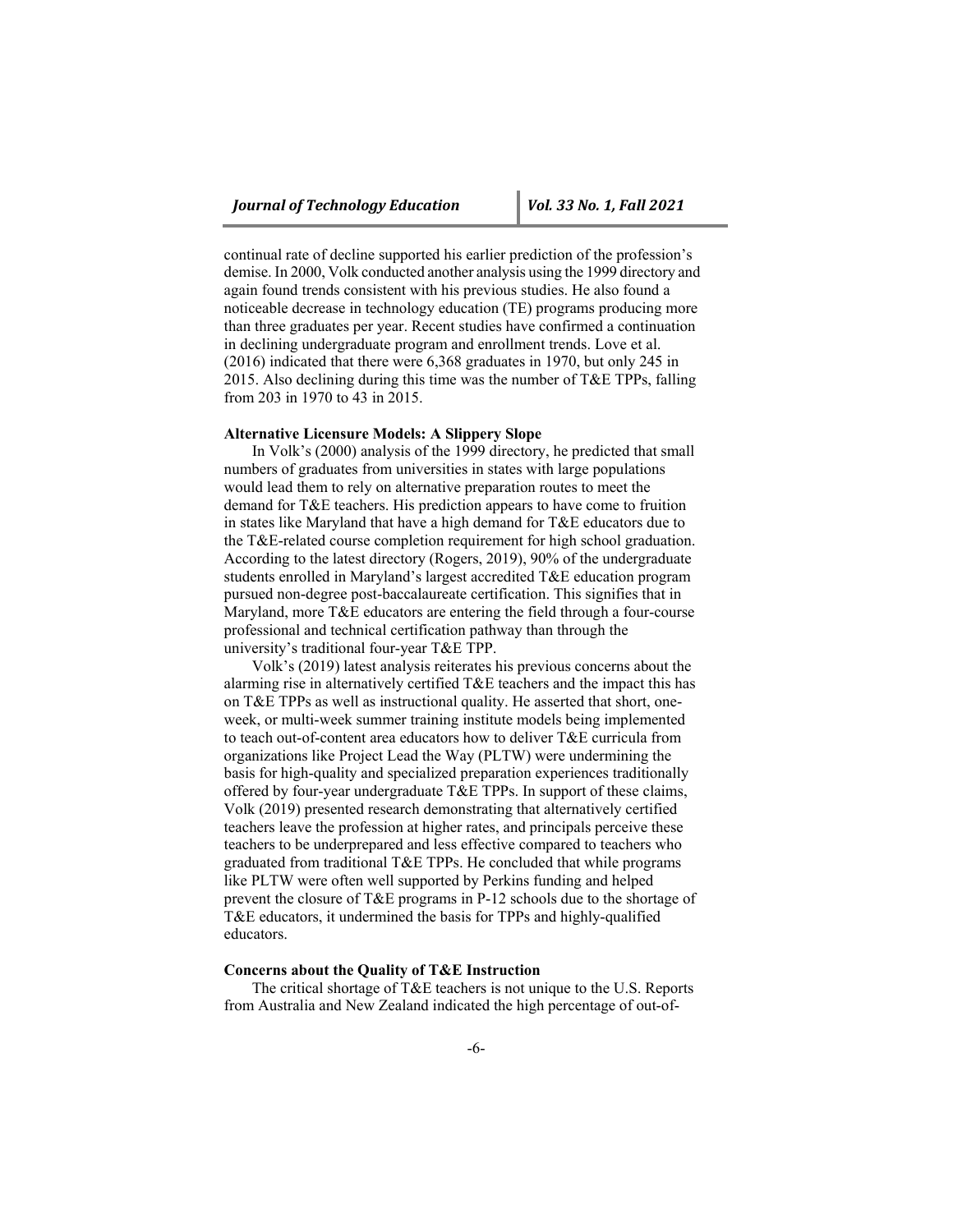content educators hired to teach T&E was leading to limited T&E course offerings, watered-down course content being delivered, more theory-based and less hands-on course foci, and increased health and safety issues (Love & Love, 2022). In the U.S., similar concerns have been raised regarding safety and the lack of hands-on design-based learning experiences taught by outof-content educators (Love et al., in press; Reed & Ferguson, 2021). These studies all concluded that the shortage of highly-qualified T&E educators was threatening the integrity and quality of T&E instruction, jeopardizing the profession's reputation, and contributing to further recruitment and retention issues.

#### **Shifts in Program Foci and Delivery Methods**

In attempts to address declining undergraduate T&E TPP and enrollment trends, those overseeing such programs have made many efforts to adapt programs to be more appealing to prospective educators. This has resulted in more programs offering options geared toward elementary STEM (science, technology, engineering, and mathematics). However, as Volk (2000) pointed out, many elementary technology lessons do not require a technology education degree because the lessons are already integrated into existing elementary science and math curricula. This has been more evident since the Next Generation Science Standards (NGSS) called for the inclusion of engineering content and practices. Volk predicted that the addition of elementary technology education program offerings by technology TPPs would not have a significant impact on their enrollment.

Several other creative methods have addressed waning program enrollments and declining institutional support. Texas A&M University developed an Interdisciplinary Technology bachelor's program in the early 1990s to utilize the resources from their strong engineering and technical programs (Scott & Buffer, 1995). Texas A&M University currently offers a "Multidisciplinary Engineering Technology" program, which leads to state certification in grades 6-12 physical science, mathematics, and engineering. Graduate programs have also adapted to address enrollment concerns. Virginia Tech's shift to an Integrative STEM education focus (Wells, 2013) and Millersville University's change toward a broader interdisciplinary focus on "Technology and Innovation" are just two examples (Warner, 2015) (*Note*: The graduate programs mentioned from Virginia Tech and Millersville do not lead to certification). With hands-on design challenges being a foundational component of T&E education, TPPs have frequently questioned the viability of moving to an online format. Valley City State University serves as an example of an undergraduate T&E TPP that has seen growth after transitioning to a fully online format while still requiring hands-on design-based learning experiences for students.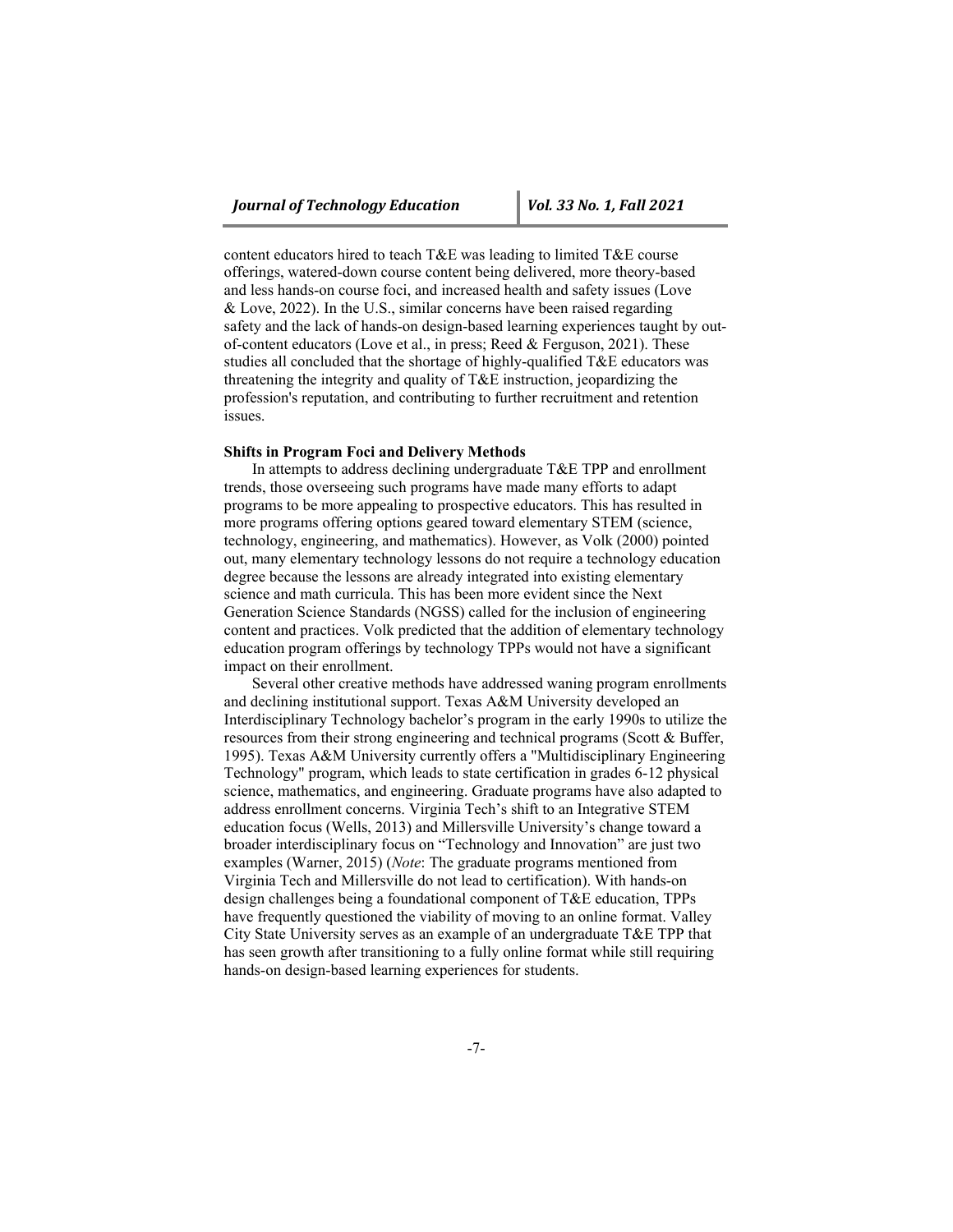#### **Content of T&E Related Educator Programs**

After the field officially changed its name from technology education to T&E education in 2009, many TPPs followed suit and added "engineering" to their program name and course titles. Despite these surface-level changes, Fantz and Katsioloudis (2011) discovered that programs were not fully integrating engineering concepts as their program name and course titles suggested. A later study examining the coursework requirements of undergraduate TPPs found that many programs aligned their core technical content courses with most of the designed world areas from the *Standards for Technological Literacy* (Litowitz, 2014). Similar to Fantz and Katsioloudis's study, Litowitz reaffirmed a lack of undergraduate courses teaching engineering concepts and traditional courses (e.g., manufacturing) were still very prevalent in most programs.

More recently, Bartholomew et al. (2020) highlighted the vast differences in program names and also found unique nuances among TPPs. It was determined the goal of some programs was primarily to prepare T&E educators, while others had an industry-based focus. More specifically, their study found that the classification of T&E education differed drastically among state education departments. Many states classified T&E education under career and technical education (CTE), resulting in a "definite CTE flavor" of those programs (Bartholomew et al., 2020, TEE and CTE section, para. 4). One benefit they found related to this CTE classification was access to much-needed Perkins funding. Furthermore, they found the TPPs taught "a variety of industrial, technology, and engineering-related courses that are loosely comparable, and fall under the CTE umbrella" (Bartholomew et al., 2020, TEE and CTE section, para. 4). Bartholomew et al.'s study suggested that before the profession can address areas in need of improvement, a consensus must be reached regarding what constitutes T&E education and curricular requirements for T&E TPPs.

This variation among courses taught by P-12 T&E educators was also reflected in a recent national study which reported that 37% and 16% of respondents were teaching T&E literacy and pre-engineering courses, respectively (Love & Roy, 2022). When examining the data by region, this study revealed vast differences, such as a higher percentage of materials processing courses taught in the Midwest and more CTE or industry-related courses being taught by T&E educators on the west coast. These studies highlight the amalgam of content and courses that T&E educators deliver to meet the needs specific to their community, state, and region. This also highlights the various content areas and competencies T&E educators must be prepared to teach, impacting the focus and coursework of TPPs.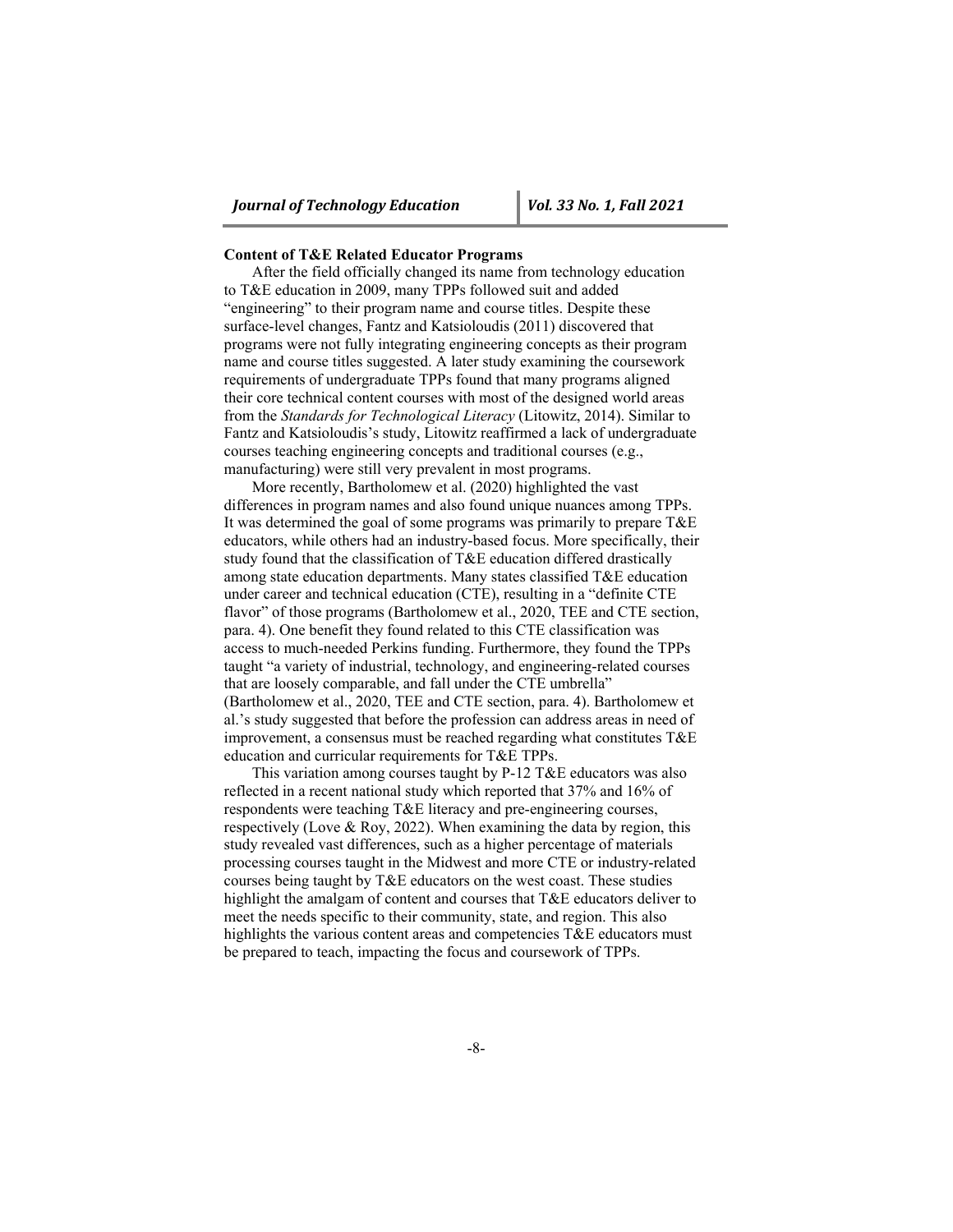#### **Enrollment and Program Data**

A number of studies have documented a declining trajectory in undergraduate T&E TPPs and enrollments over the past five decades. However, the Council on Technology and Engineering Teacher Education (CTETE) directories revealed a noticeable increase in students who earned their bachelor's or master's degrees in 2019 (Rogers, 2019).

#### **Table 1**

*T&E/Technology Education/Industrial Technology Education Degrees and Certifications Awarded from 2015-2019* 

| Year | Bach. | Cert. | Master's | Doc. | <b>Programs</b> | Source(s)     |
|------|-------|-------|----------|------|-----------------|---------------|
| 2015 | 245   | 37    | 165      | 17   | 43              | Rogers (2015) |
| 2016 | 210   | 67    | 154      | 31   | 43              | Rogers (2016) |
| 2017 | 211   | 34    | 174      | 23   | 40              | Rogers (2017) |
| 2018 | 216   | 42    | 127      | 23   | 40              | Rogers (2018) |
| 2019 | 307   | 39    | 161      | 14   | 40              | Rogers (2019) |
| Avg. | 238   | 44    | 156      | 22   |                 |               |

*Note.* Avg. = Average; Bach. = Bachelor's degree; Cert. = Non-degree coursework leading to teaching certification; Master's includes Master's of Arts in Teaching (MAT) degrees; Doc. = Doctoral degrees. Graduate certificates and Educational Specialist (EdS) degrees were not counted. CTE and elementary STEM degrees were not included if a program also offered a T&E degree or certification at that level. The breakdown of enrollment by institution can be accessed at Love and Maiseroulle (2021).

In Volk's 2019 analysis, he reported that 14 of the remaining T&E TPPs graduated three or fewer undergraduate students. Of the 203 programs that offered industrial arts in 1970, Volk found that only 15% of them still had an active undergraduate TPP as of 2019. The authors' review of the latest CTETE directory revealed an increase in reported graduates despite a slight decrease in programs. Upon further examination, the authors discovered discrepancies between T&E programs listed on state department of education websites (offering both undergraduate and graduate coursework leading to state certification) and those listed in the CTETE directory. That discovery provided the rationale for this study which sought to identify active higher education programs offering certification coursework or degrees (beyond just the undergraduate level) related to T&E education in the U.S. and examine the characteristics of those programs.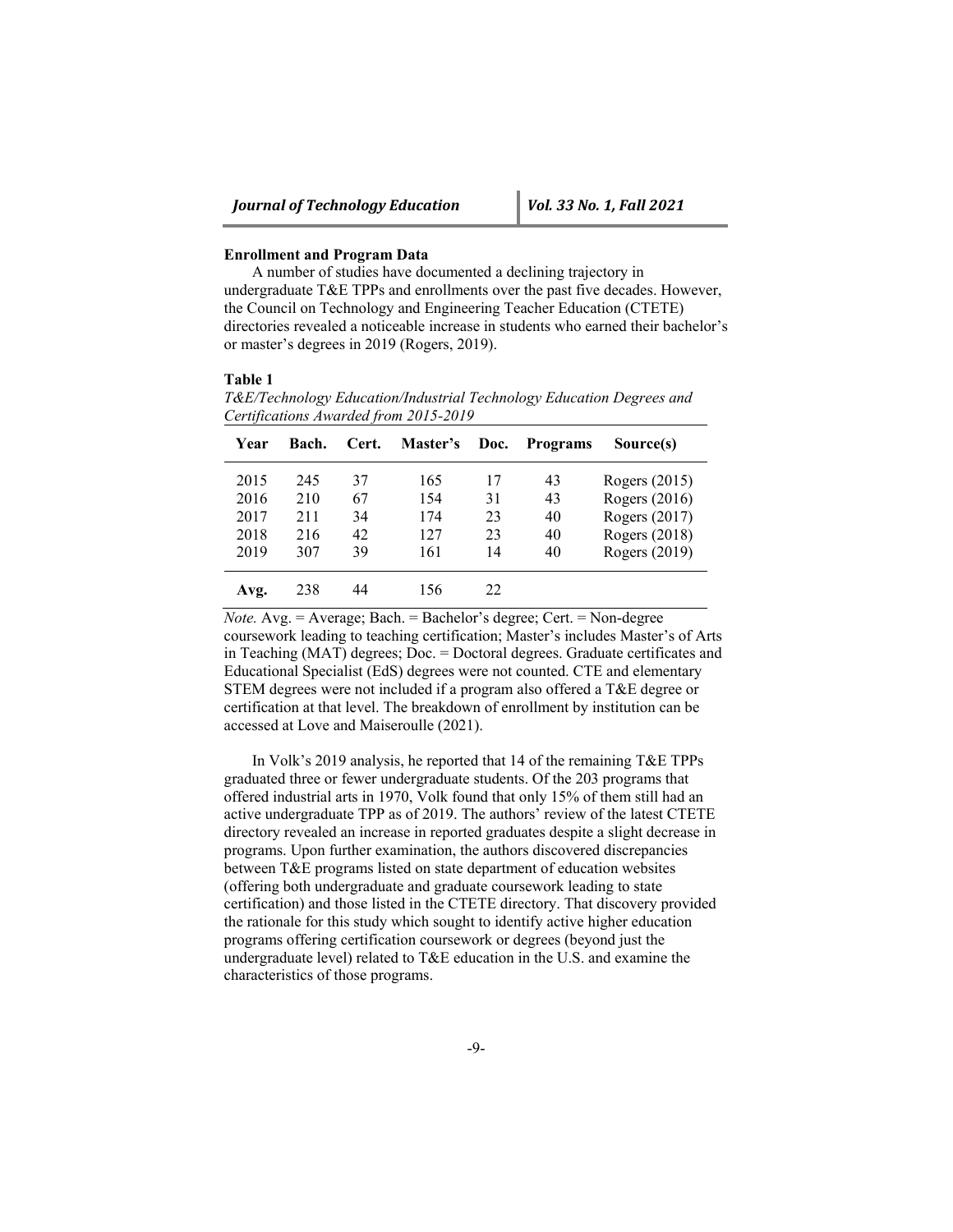The following research questions (RQ) were developed to guide this study:

- RQ1. Is there an identifiable difference from the literature regarding the number of programs within the U.S. that are currently offering T&E-related educator degrees, certificates, or certification coursework?
- RQ2. To what extent do the foci of degrees offered by the identified programs differ?
- RQ3. What are the characteristics of the identified programs related to select factors that could potentially impact program enrollment?

#### **Methodology**

A content analysis was initially used to identify active TEEPs. Additional content analyses were then conducted to examine the characteristics and status of each identified program. To establish a baseline of potential programs, the 2018 CTETE teacher education programs webpage, the two most recent CTETE directories (Rogers, 2018, 2019), and the "Organizations Directory" webpage of the International Technology and Engineering Educators Association (ITEEA, 2021) were analyzed. Volk (1993, 2019) employed similar methods in previous studies. It is important to note that while the CTETE directories provide a reasonable estimate of program information, they rely on self-reported data from contacted programs (Volk, 1993, 2000, 2019). To ensure the accuracy of the data collected, the researchers performed a content analysis of each state department of education's webpage to identify all programs offering T&E education-related courses and degrees. The researchers then performed a content analysis of each identified TEEP website to determine if the program was still admitting students.

During these analyses, the researchers also examined the mission statements, required/core course descriptions from the university's current course catalog, and prospective job opportunities published on the program websites to determine if they were preparing students for P-12 T&E education positions. The researchers investigated whether the required/core courses had a T&E literacy focus and/or covered content from the various context areas in the *Standards for Technological and Engineering Literacy* (STEL; ITEEA, 2020) to establish if a program qualified as T&E educationrelated. Special attention was given to programs with CTE and STEM titles. The researchers removed programs strictly focused on CTE with no connection to the T&E literacy characteristics previously described. Moreover, the researchers found several programs labeled as "STEM education" but focused on science, mathematics, or instructional technology; these were removed from the data to be analyzed. There were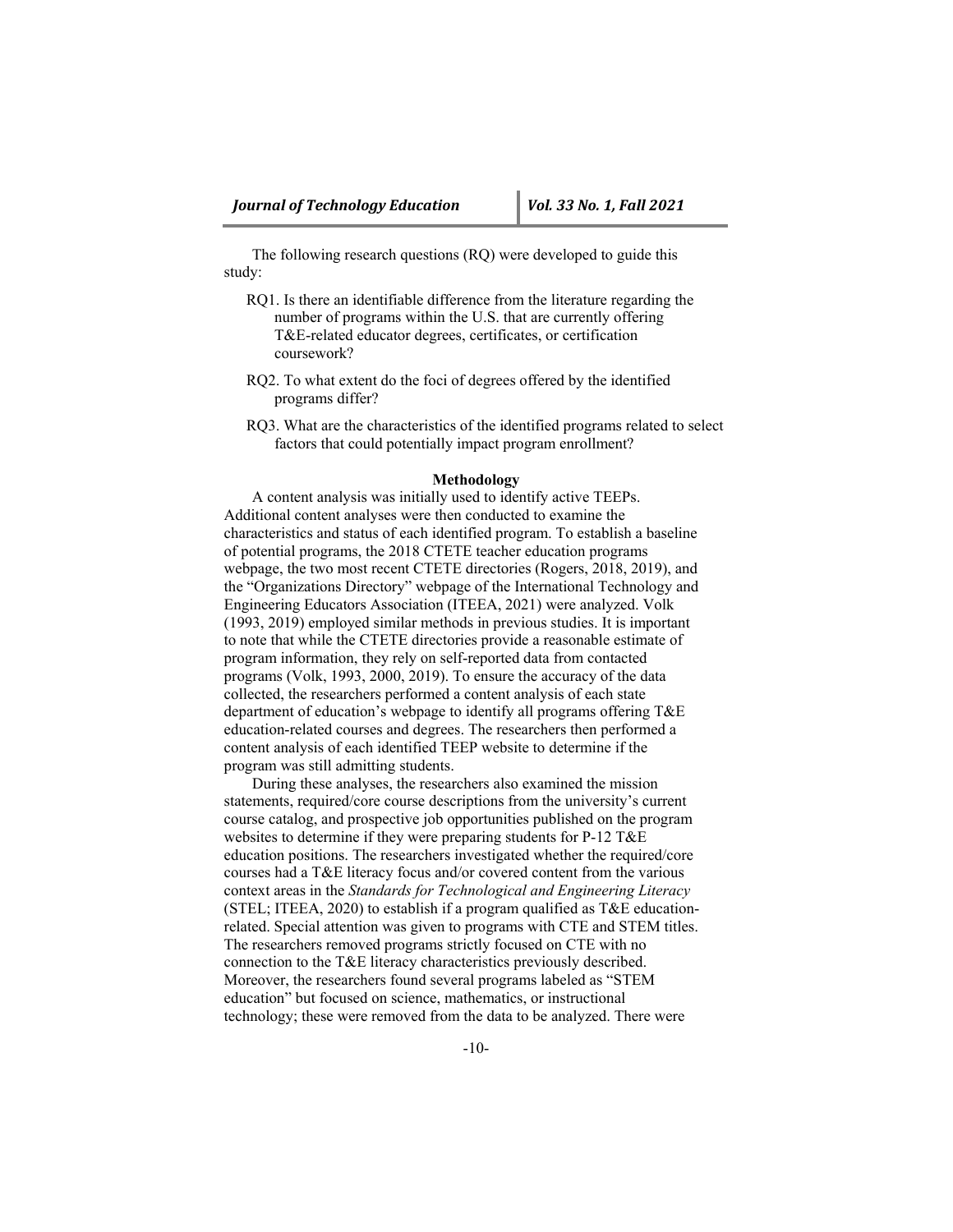also a number of programs labeled "STEM education," which featured courses claiming to address engineering content and practices. When analyzing the course descriptions, they were primarily focused on science education; therefore, they were removed from the list of TEEPs. On numerous occasions, the researchers contacted the program chair to obtain more details about the focus of their program, the types of teaching positions their graduates typically accept upon graduation, and if the program was still accepting new students. After each of the two researchers independently conducted these content analyses, they engaged in arbitration until a consensus was reached across all programs. After establishing consensus, an external T&E teacher preparation faculty member reviewed the identified programs and their websites to validate that the identified programs had a T&E literacy focus. These identified programs were then analyzed, and the results were converted to descriptive statistics.

### **Findings**

## **RQ1: Identifying T&E-Related Educator Programs in the U.S.**

Research question one sought to identify the number of active TEEPs in the U.S. Content analyses of the 2018 CTETE webpage, the two most recent CTETE directories (Rogers, 2018, 2019), and ITEEA's "Organizations Directory" webpage (ITEEA, 2021) revealed there were 47 programs. Additional content analyses examining the websites for each state department of education and TEEP revealed 70 programs across 35 states (Table 2). The majority of these programs were located on the east coast or in the mid-West (Love & Maiseroulle, 2021).

#### **Table 2**

*T&E Educator-Related Degree Programs*

|                                                  | Source (n)              |                        |                                  |                                        |  |  |
|--------------------------------------------------|-------------------------|------------------------|----------------------------------|----------------------------------------|--|--|
| <b>Degree and Certificate</b><br><b>Programs</b> | <b>Rogers</b><br>(2019) | <b>ITEEA</b><br>(2021) | Rogers/<br><b>ITEEA</b><br>Total | Love &<br><b>Maiseroulle</b><br>(2021) |  |  |
| Undergraduate Only                               | 8                       | 6                      | 8                                | 18                                     |  |  |
| Graduate Only                                    | 4                       | 3                      |                                  | 13                                     |  |  |
| Undergraduate & Graduate                         | 28                      | 16                     | 33                               | 39                                     |  |  |
| Total                                            | 40                      | 25                     |                                  | 70                                     |  |  |

*Note.* The Rogers/ITEEA Total column represents the number of programs from both Rogers (2019) and ITEEA (2021) without any duplicate listings.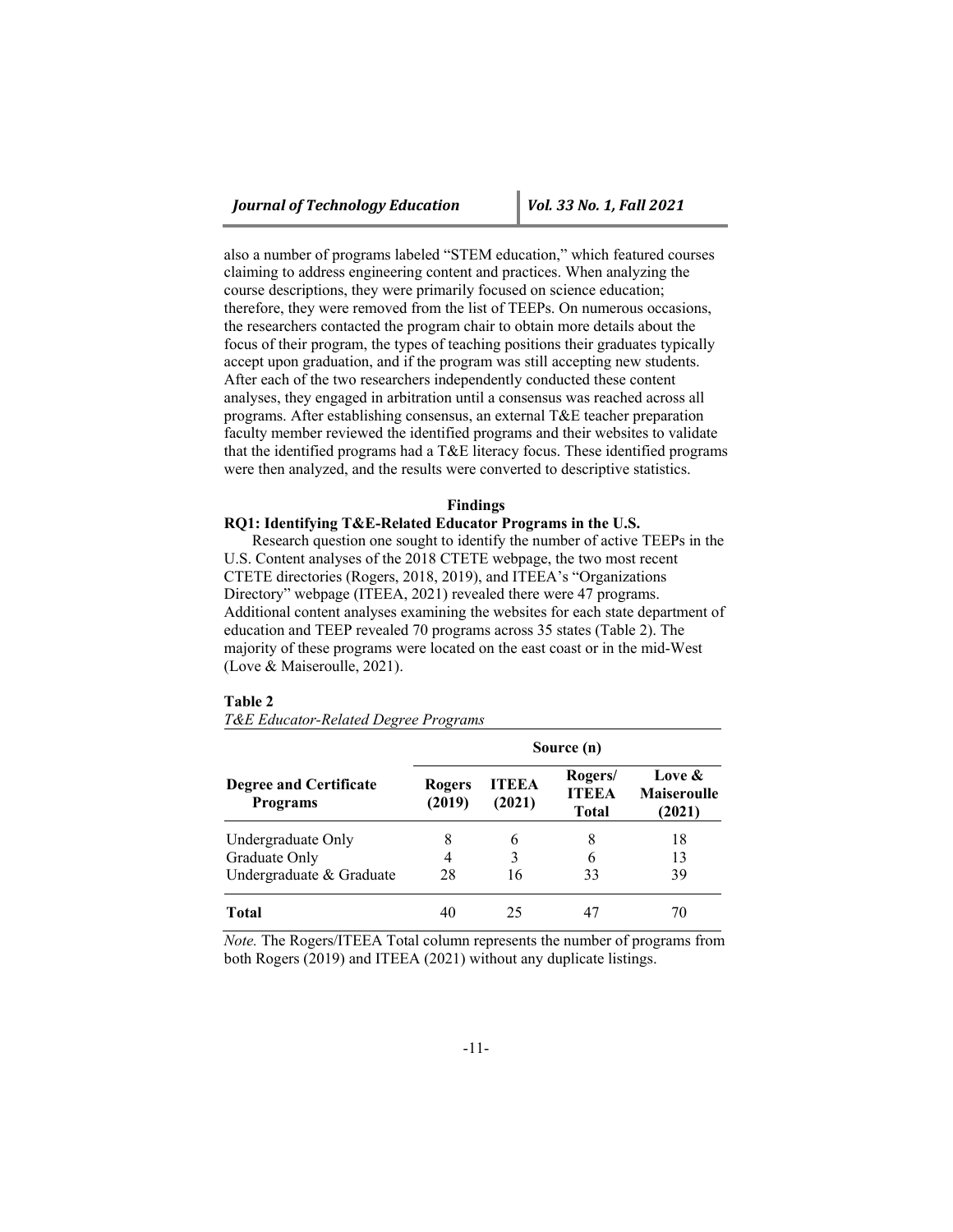## **RQ2: Foci and Degrees Offered by the Identified Programs**

The second research question examined the degrees, certificates, and certifications offered by the 70 identified TEEPs. When examining the aggregate results, the most common degrees offered were bachelor's (60) and master's degrees (52), with many programs offering a certificate or minor (34). A smaller number of programs offered doctoral degrees (14), certification (i.e., teacher licensing only; 15), or educational specialist options (5). Among the degree foci, T&E education was the most common in all degree categories except certification. Technology education, STEM education (encompassing Integrative STEM Education), and CTE also emerged as popular foci. When collectively examining the program focus and degree level, bachelor's degrees in T&E education (26) and technology

#### **Table 3**

|  | Foci and Type of Degrees Offered Among Active TEEPs |  |  |
|--|-----------------------------------------------------|--|--|
|  |                                                     |  |  |

| <b>Program Focus</b>                       | A.A.S | cation* | Certifi-Certificate/Bach. Mas. Ed.S. Doctorate<br>Minor |                               |                |                |                             |
|--------------------------------------------|-------|---------|---------------------------------------------------------|-------------------------------|----------------|----------------|-----------------------------|
| Tech Ed                                    |       | 5       | $\overline{2}$                                          | 17                            | 9              |                |                             |
| Tech & Eng Ed                              |       | 3       | 8                                                       | 26                            | 11             |                | 3                           |
| <b>CTE</b>                                 |       | 4       | 2                                                       | 4                             | 10             |                | 3                           |
| <b>STEM Ed</b>                             |       | 1       | 9                                                       |                               | 13             | $\mathfrak{D}$ | 3                           |
| Elementary STEM                            |       |         | 4                                                       | $\mathfrak{D}_{\mathfrak{p}}$ | 1              |                |                             |
| Skilled & Technical<br>Sciences            |       |         |                                                         | $\mathfrak{D}$                |                |                |                             |
| Technology                                 |       |         | $\overline{2}$                                          |                               |                |                |                             |
| Occupational &<br><b>Technical Studies</b> |       |         |                                                         |                               |                | $\mathbf{1}$   | $\mathbf{1}$                |
| Tech & Innovation                          |       |         |                                                         |                               | 2              |                | 1                           |
| Multidisciplinary<br>Engineering &<br>Tech |       |         |                                                         | $\mathbf{1}$                  |                |                |                             |
| Industrial Tech Ed                         |       |         | $\overline{2}$                                          | 7                             |                |                |                             |
| Engineering Ed                             |       | 1       | $\overline{4}$                                          | $\mathbf{1}$                  | 3              |                | 1                           |
| Workforce Ed                               |       |         | 1                                                       |                               | $\mathfrak{D}$ | 2              | $\mathcal{D}_{\mathcal{L}}$ |
| Total                                      | 1     | 15      | 34                                                      | 60                            | 52             | 5              | 14                          |

**Degree Type (n)** 

*Note.* Bach. = Bachelor's degrees; Mas. = Master's degrees; CTE = Career and Technical Education; Ed = Education; Eng = Engineering; Tech = Technology; \* = non-degree teacher licensure programs.

-12-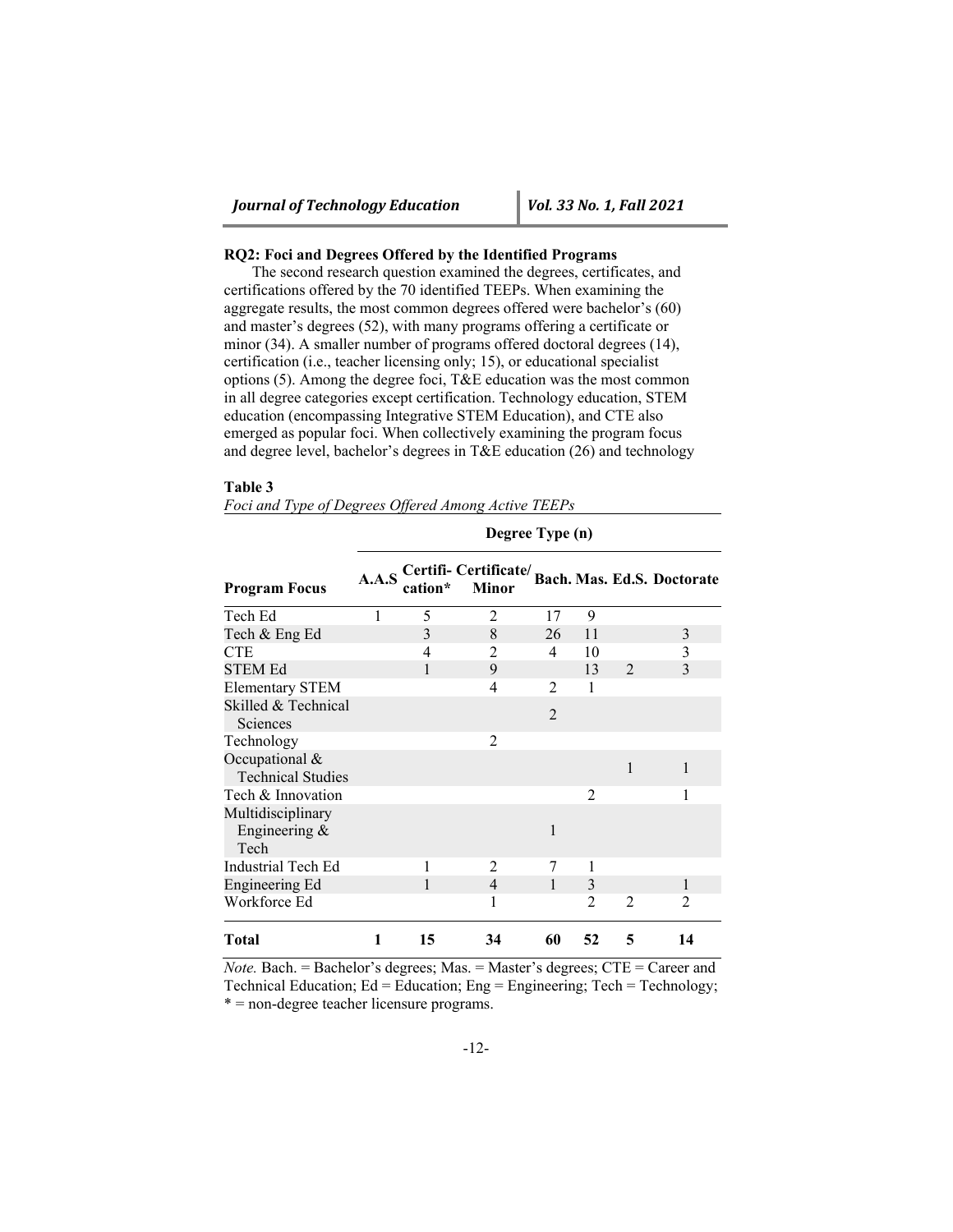education (17) were the most common, followed by master's degrees in STEM education (13). The most popular certificate foci were STEM education (9) and T&E education (8). The most common certification area was technology education (5) despite coursework reflecting a T&E focus. This may have been due to efforts to align with the title of the certification offered by state education departments (Table 3).

Upon further analysis, it was discovered that 58 of the 70 TEEPs offered educator certification either through dedicated certification coursework or in conjunction with degree program completion. Among those 58 programs, 55 provided certification in conjunction with the completion of a bachelor's degree program, one included certification through an undergraduate concentration (B.S. in engineering leadership with a concentration in education), and two Master of Arts in Teaching (MAT) programs resulted in initial certification (Love & Maiseroulle, 2021).

#### **RQ3: Enrollment Related Characteristics of the Identified Programs**

Research question three investigated select characteristics of the 70 identified TEEPs. The majority of programs were offered by public universities (86%), and approximately 13% of the programs were offered by minorityserving institutions (Table 4).

#### **Table 4**

| <b>Public or Private Institution</b>                | $n\ (\%)$ |
|-----------------------------------------------------|-----------|
| Public                                              | 60 (86)   |
| Private                                             | 10(14)    |
| <b>Minority-Serving Classification</b>              | $n$ (%)   |
| Hispanic-Serving Institutions (HSI)                 | 2(3)      |
| Historically Black Colleges and Universities (HBCU) | 6(9)      |
| Rural Appalachia-Serving Institutions               | 1(1)      |
| Non-Minority-Serving Institutions                   |           |

*Characteristics of Institutions (n = 70) with Active TEEPs* 

Approximately 46% of the programs were offered at master's colleges with a strong emphasis on teaching, while 40% were offered at doctoral institutions with the designation of either very high (R1) or high research activity (Indiana University, 2021) (Table 5).

When examining the full range of degree programs offered by institutions, many offered only undergraduate and master's programs (30%), followed by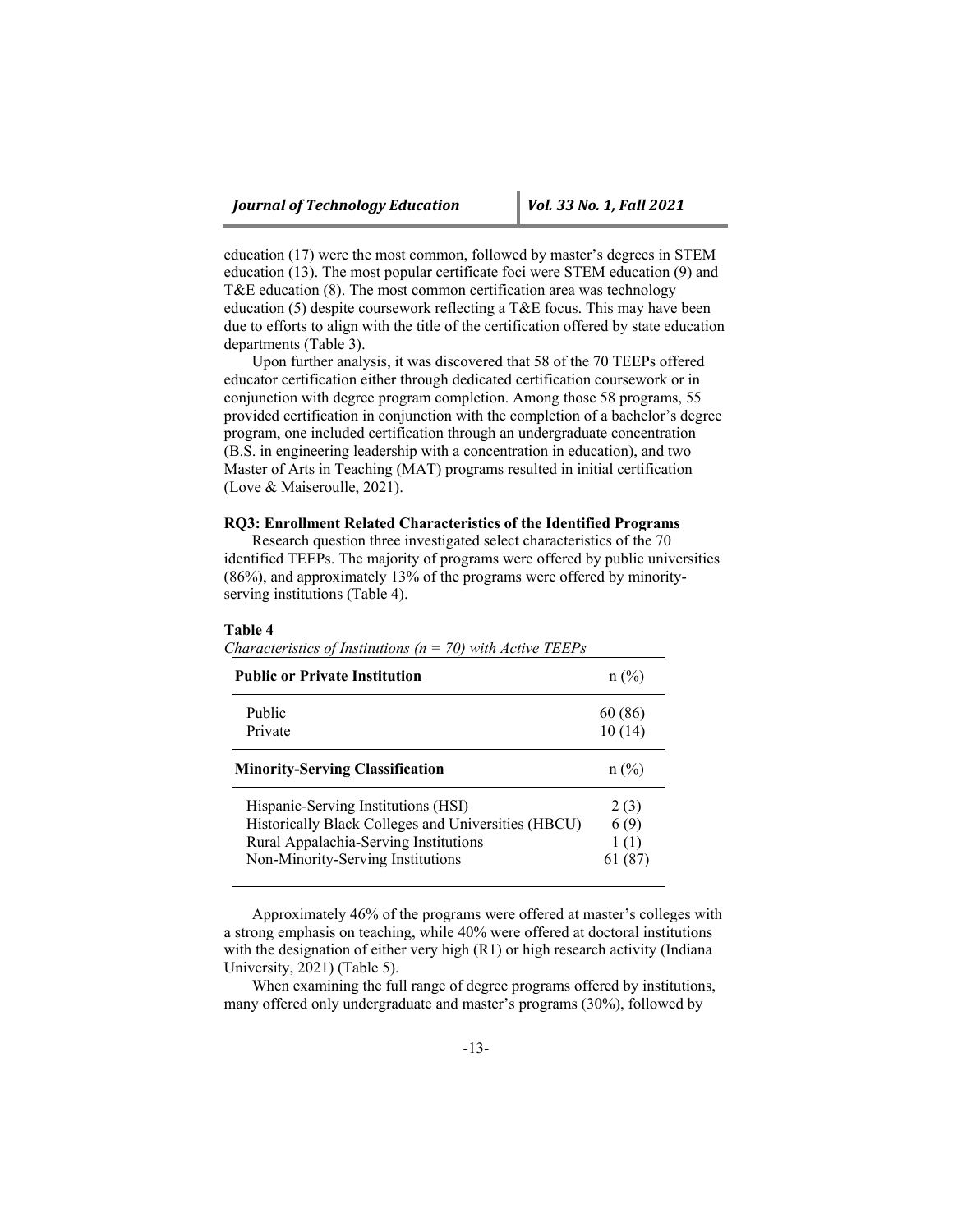institutions offering only undergraduate programs (29%). Approximately 13% awarded bachelor's, master's, and doctoral degrees (Table 6).

## **Table 5**

*Carnegie Classification of Active TEEPs (n = 70)* 

| <b>Classification</b>                         | <b>Institutions</b><br>$n$ (%) |
|-----------------------------------------------|--------------------------------|
| Doctoral: Very High Research Activity         | 13 (19)                        |
| Doctoral: High Research Activity              | 15(21)                         |
| Doctoral/Professional Universities            | 4(6)                           |
| Master's College: Larger Programs             | 27 (39)                        |
| Master's College: Medium Programs             | 2(3)                           |
| Master's College: Small Programs              | 3(4)                           |
| Baccalaureate College: Diverse Fields         | 3(4)                           |
| Baccalaureate College: Arts & Sciences Focus  | 1(1)                           |
| Baccalaureate Associate's Colleges: Mixed     | 1(1)                           |
| Baccalaureate Associate's                     |                                |
| Associate's Colleges: Mixed Transfer/Career & | 1(1)                           |
| Technical-Mixed Traditional/Nontraditional    |                                |

## **Table 6**

*Common Degree Offerings by TEEPs (n = 70)* 

| <b>Degrees Offered</b>                                          | $n\sqrt{6}$ |
|-----------------------------------------------------------------|-------------|
| Certification Only                                              | 1(1)        |
| Undergraduate Only                                              | 20(29)      |
| Graduate Certificate or Graduate Concentration Only             | 1(1)        |
| Master's Degree Only                                            | 3(4)        |
| Undergraduate and Master's Degrees Only                         | 21(30)      |
| Undergraduate Minor and Master's Degree Only                    | 1(1)        |
| Undergraduate and Master's Degrees, and Graduate<br>Certificate | 5(7)        |
| Undergraduate Degree and Graduate Certificate Only              | 1(1)        |
| Undergraduate and Doctoral Degrees Only                         | 1(1)        |
| Master's Degree and Graduate Certificate Only                   | 4 (6)       |
| Master's and Doctoral Degrees Only                              | 3(4)        |
| Bachelor's, Master's, and Doctoral Degrees                      | (13)        |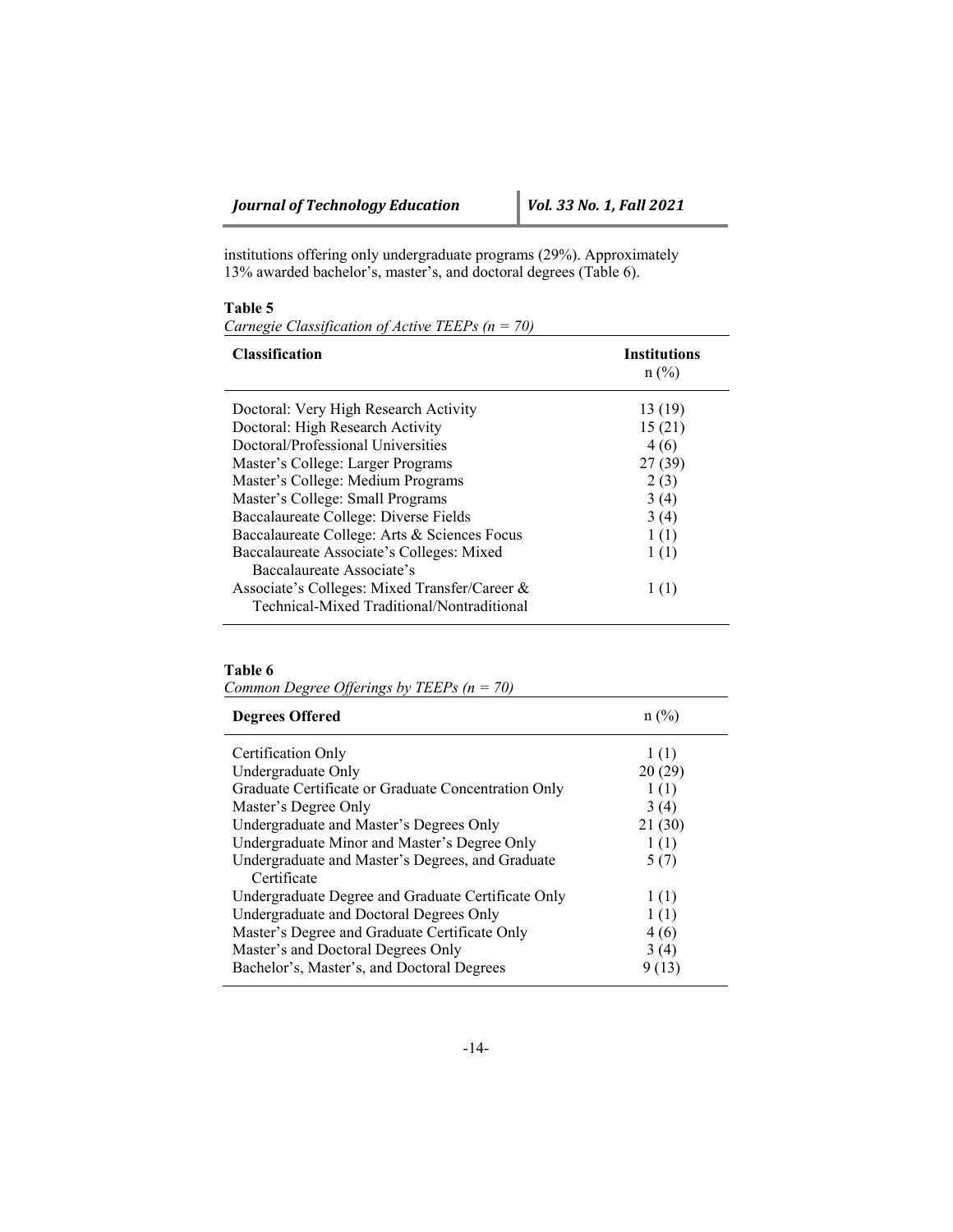Face-to-face was the most common delivery method (36%), and a hybrid format (comprised of face-to-face and online coursework) at the graduate level (29%) was the second most common. Approximately 15% of the programs were offered fully online at the time of this study (Table 7).

#### **Table 7**

| $n$ (%) |
|---------|
| 1(1)    |
| 2(3)    |
| 10(14)  |
| 20(29)  |
| 14(20)  |
| 25(36)  |
|         |

*Note.* Two programs offered online or hybrid undergraduate programs plus online and hybrid graduate programs.

## **Discussion**

While previous research has focused solely on undergraduate T&E TPPs leading to certification, this study also included graduate programs leading to certification (e.g., MAT). Beyond just undergraduate TPPs, this study identified TEEPs which are preparing career changers, out-of-content educators, and others to teach T&E in P-12 settings. Although the authors made a reasonable effort to identify all existing programs carefully, the results are based on data available when this study was conducted.

## **Identified Programs**

For decades the literature reported declines in T&E TPPs and the number of graduates from undergraduate T&E TPPs (Love et al., 2016; Moye, 2017; Scott & Buffer, 1995; Volk, 1993, 1997, 2000, 2019). The 2019 CTETE directory reported there were 40 T&E TPPs. More specifically, Volk (2019) asserted there were 32 undergraduate T&E TPPs still in operation. However, this study discovered 56 bachelor's and two MAT programs that resulted in T&E-related teaching certification in states. Additionally, the CTETE directories revealed that 91 more bachelor's degrees and 34 more master's degrees were conferred in 2019 compared to the prior year (Table 1). That analysis did not include graduates from the 70 newly identified TEEPs (Love & Maiseroulle, 2021), some of which prepare new T&E educators through undergraduate and graduate degree programs, certificates, minors, and/or certification coursework. Therefore, the number of graduates who received certification or completed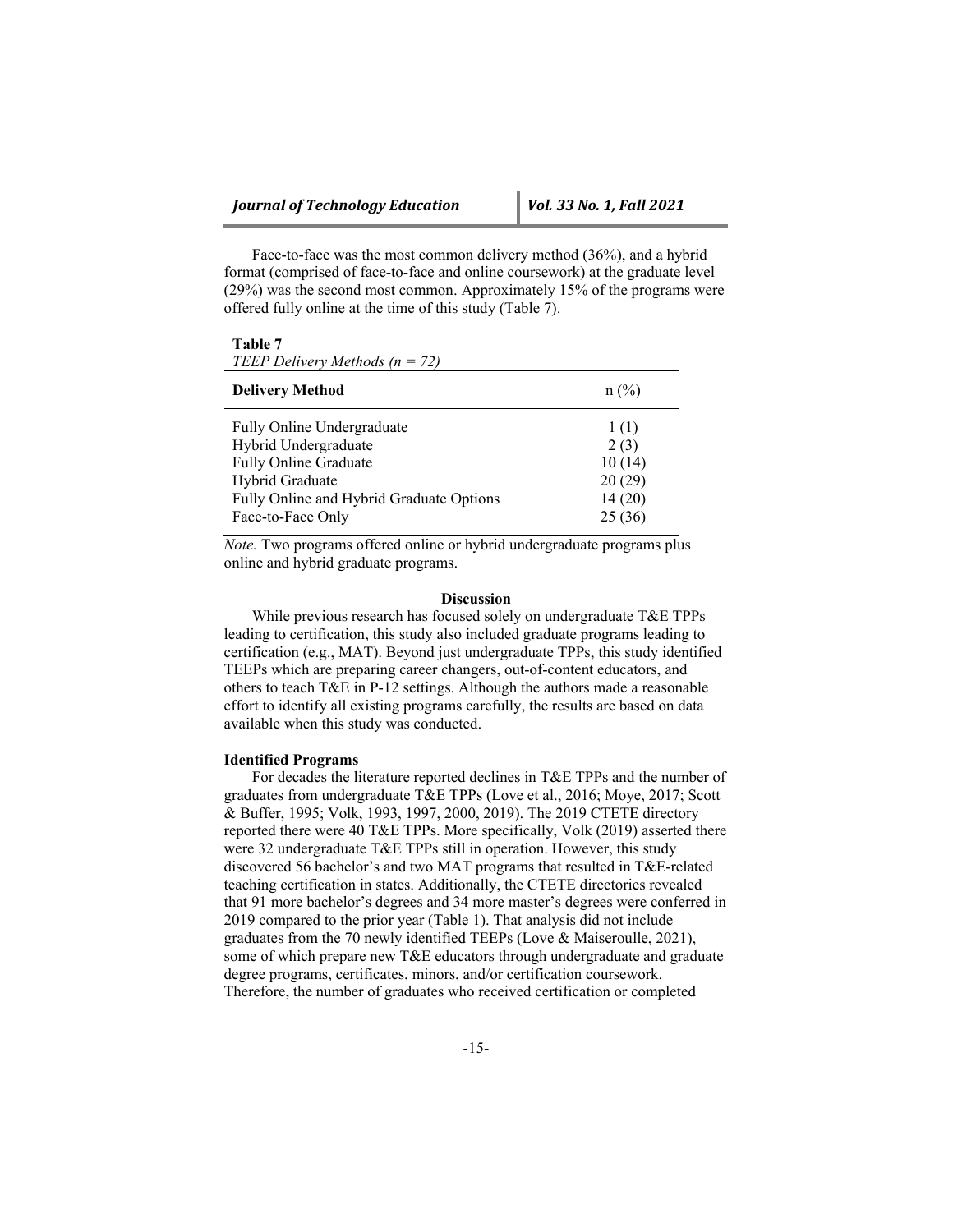coursework to become a T&E educator is most likely higher than reported in the directory (Table 1).

## **Program Focus**

The second research question sheds light on the variety of degrees offered among the TEEPs. This corroborated previous findings (Bartholomew et al., 2020; Love & Roy, 2022), which noted that the focus and classification of T&E education programs in P-12 varied drastically among states. Therefore, it is not surprising that higher education programs also differed in T&E focus to meet the varying needs of P-12 educators and school systems in their region. Similar to prior research (Fantz & Katsioloudis, 2011; Litowitz, 2014), the content analyses in this study revealed ambiguous course titles, especially regarding the term "STEM." Moreover, the most common certificates or minors offered among programs were in T&E education and interdisciplinary areas like STEM education. Interdisciplinary programs have demonstrated benefits for program enrollments by attracting a broader population of educators and professionals (Warner, 2015; Wells, 2013).

The number of TEEPs titled CTE, industrial technology education, and workforce education is also not surprising given the current classification of T&E education within CTE departments in many states (Bartholomew et al., 2020). The researchers found several CTE programs that offered a T&E concentration or emphasis. Interestingly, 14 out of the 40 programs (35%) listed in the 2020 CTETE directory primarily listed T&E education faculty members with position titles reflecting technical program areas instead of dedicated T&E education positions. Scott and Buffer (1995) referred to this as a dual program model, which raised concerns about the differences in goals between industry-related programs and education-focused programs. Volk (1993, 2019) described how this model has resulted in significantly greater declines in T&E graduates when compared to what LaPorte (1988, as cited in Scott & Buffer, 1995, p. 448) referred to as "pure" technology education programs. The dual program model has also been proposed between engineering and education programs (National Academies of Sciences, Engineering, and Medicine, 2020). However, this has not been very appealing to students wanting to pursue a career in teaching T&E (Volk, 2019). Furthermore, as TEEPs look to hire faculty with interest and expertise in the teaching of P-12 T&E, a dual program model may make it difficult to find qualified candidates. Many graduates of today's doctoral programs are most likely products of the P-12 technological literacy era and may not have the technical or industry-related expertise that these programs are seeking. Past trends indicate the hiring of faculty without T&E education expertise can contribute to declines in TEEPs (Volk, 1993).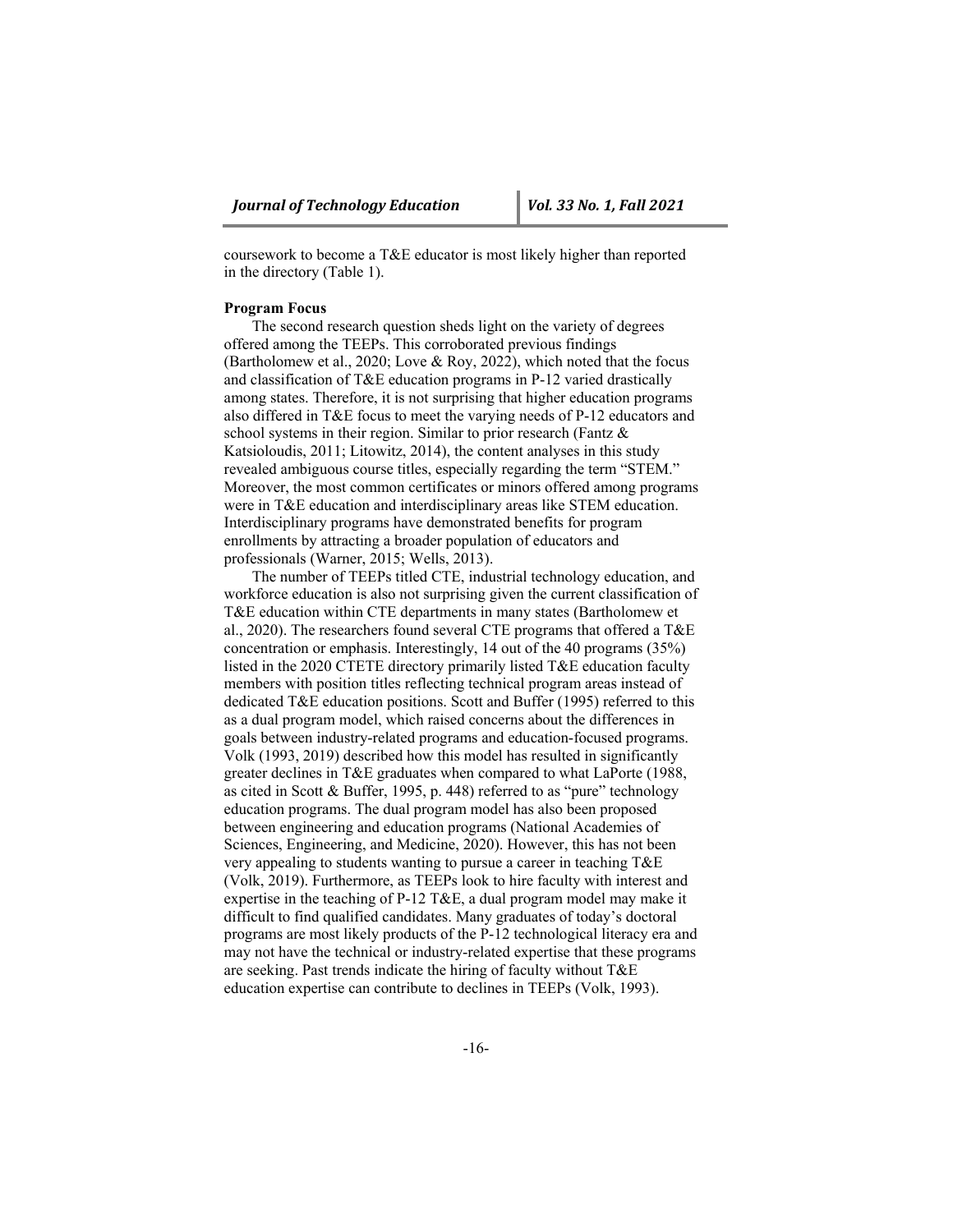#### **Program Characteristics**

Addressing the third research question revealed that many TEEPs were offered at public institutions, which is beneficial for program recruitment since public institutions tend to have lower tuition costs than private institutions. This study found four additional TEEPs offered by minority-serving institutions, which play a critical role in providing greater access to TEEPs for students. Moreover, less than eight percent of T&E educators in the U.S. identify as a minority (Ernst & Williams, 2015); therefore, minority-serving institutions play an integral role in preparing educators from underrepresented groups who can serve as role models and inspire underrepresented students to pursue a degree in T&E education.

In regard to Carnegie Classification, there was a close balance among research-focused (doctoral) universities (40%) and teaching-focused (master's college) universities (46%). Most institutions offered bachelor's or master's degrees, with fewer offering bachelor's through doctorate degrees (13%), which allows for valuable research and teaching experience among TEEP students. As Volk (2000) highlighted, doctoral programs are necessary for generating a pool of new scholars to debate and research critical issues and to bring new perspectives to the field.

Additionally, approximately 36% of TEEPs were still offered in a strictly face-to-face format, while 63% of the graduate programs were offered in a hybrid or online format. Given the hands-on nature of T&E education courses, online or hybrid courses can be challenging, especially for undergraduate students who need to develop expertise on hands-on lab activities/processes they will be expected to teach safely. While graduate programs have demonstrated it is possible to provide a rigorous, hands-on, design-based, synchronous, online learning experience for students (Wells, 2013), three undergraduate programs in this study offered either fully online or hybrid course options. The forced transition to online instruction during the COVID-19 pandemic could have helped T&E programs test out the feasibility of online T&E courses that they would not have considered under normal circumstances.

#### **Conclusions**

The number of newly identified programs in this study is encouraging, especially after the literature from the past five decades had consistently reported declining trends. T&E teacher educators and professional T&E education associations should work to support these newly identified TEEPs that could contribute to the number of highly-qualified candidates available to fill the abundance of P-12 T&E educator openings. While the content analyses indicated several programs had expanded their offerings to areas such as elementary STEM education, a considerable number of program names, course titles/descriptions, and/or faculty position titles continue to reflect the field's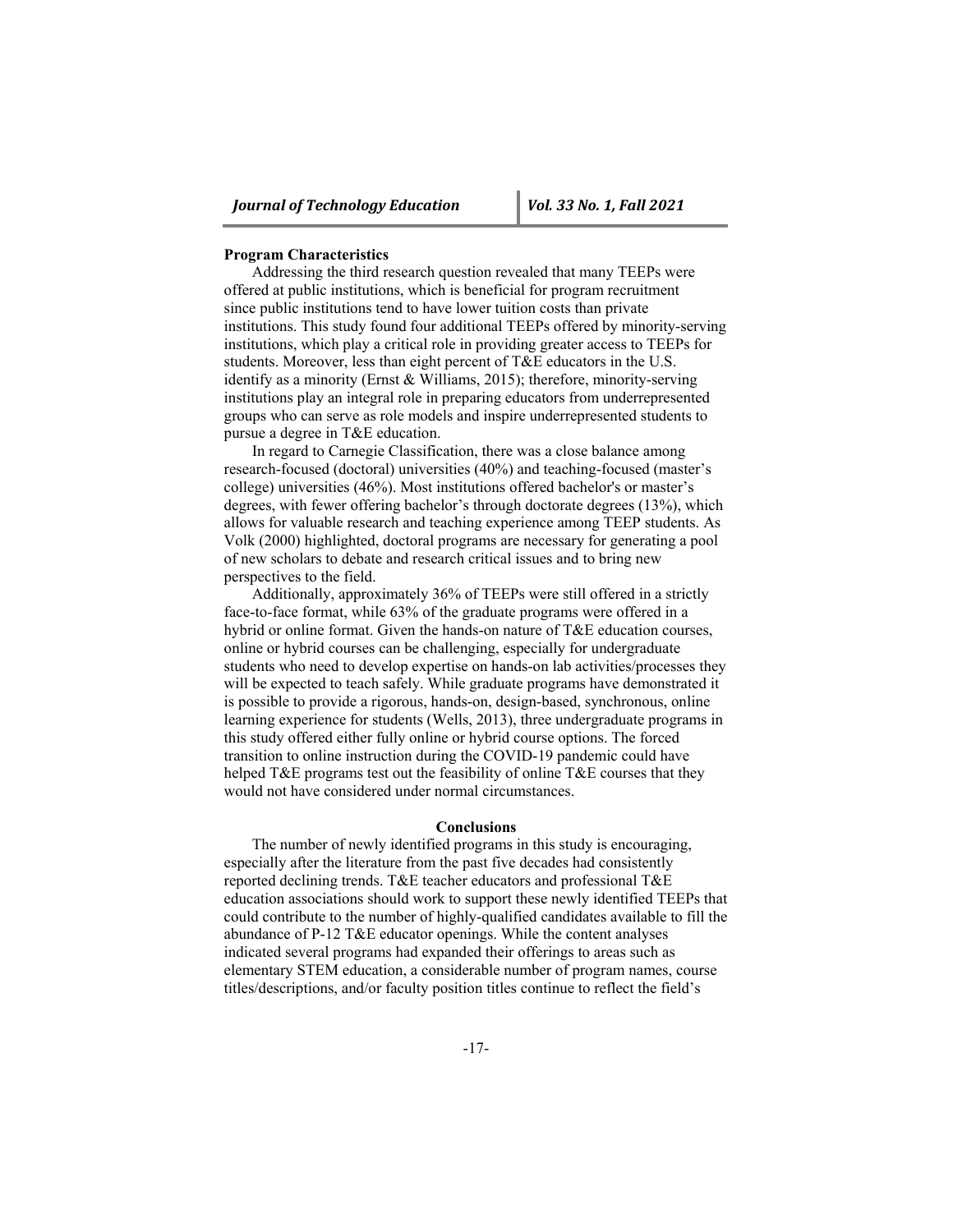industrial roots. The release of the STEL (ITEEA, 2020) could provide the rationale for institutions to earnestly reexamine the content of their programs.

## **Recommendations**

The findings from this study provide an opportunity to reflect upon the characteristics and status of TEEPs in the U.S., changes that have occurred (or not occurred), and strategies that may help address programmatic declines and the critical shortage of T&E educators. This study did not examine to what extent each course was fully addressing engineering content regardless of title and description; therefore, further analyses are needed in this area. While there were 23 newly identified TEEPs, this study did not survey those programs regarding their enrollment and graduation numbers. Future research and CTETE directories should include these institutions to get a more accurate calculation of the number of T&E education-related graduates in the U.S. Attempts should be made to include individuals who earned state T&E teaching certification from the identified TEEPs, career changers, and out-of-content educators who became full-time T&E educators from a TEEP, and other new T&E educators. Future studies should also examine if there are significant differences between enrollments in programs offering graduate certificates in elementary STEM, STEM education, and other interdisciplinary areas versus more traditional content.

#### **Availability of Data and List of Programs**

The full dataset and list of identified TEEPs can be accessed at https://doi.org/10.26207/1rxf-ck24

## **References**

- Bartholomew, S. R., Mahoney, M., Warner, S. A., Lecorchick, D., & Shumway, S. (2020). Our curriculum: What exactly do we teach in TEE? *Technology and Engineering Teacher [electronic edition]*, *79*(5). http://www.iteea.org/TETFeb20Bartho.aspx
- Ernst, J., & Williams, T. (2015). The "who, what, and how conversation": Characteristics and responsibilities of current in-service technology and engineering educators. *The Journal of Technology Studies*, *41*(1), 48-56. https://doi.org/10.21061/jots.v41i1.a.6
- Fantz, T. D., & Katsioloudis, P. J. (2011). Analysis of engineering content within technology education programs*. Journal of Technology Education, 23*(1), 19-31. https://doi.org/10.21061/jte.v23i1.a.3
- Indiana University. (2021). The Carnegie classification of institutions of higher education. https://carnegieclassifications.iu.edu/

International Technology and Engineering Educators Association (ITEEA). (2021). Organizations directory. https://www.iteea.org/48720.aspx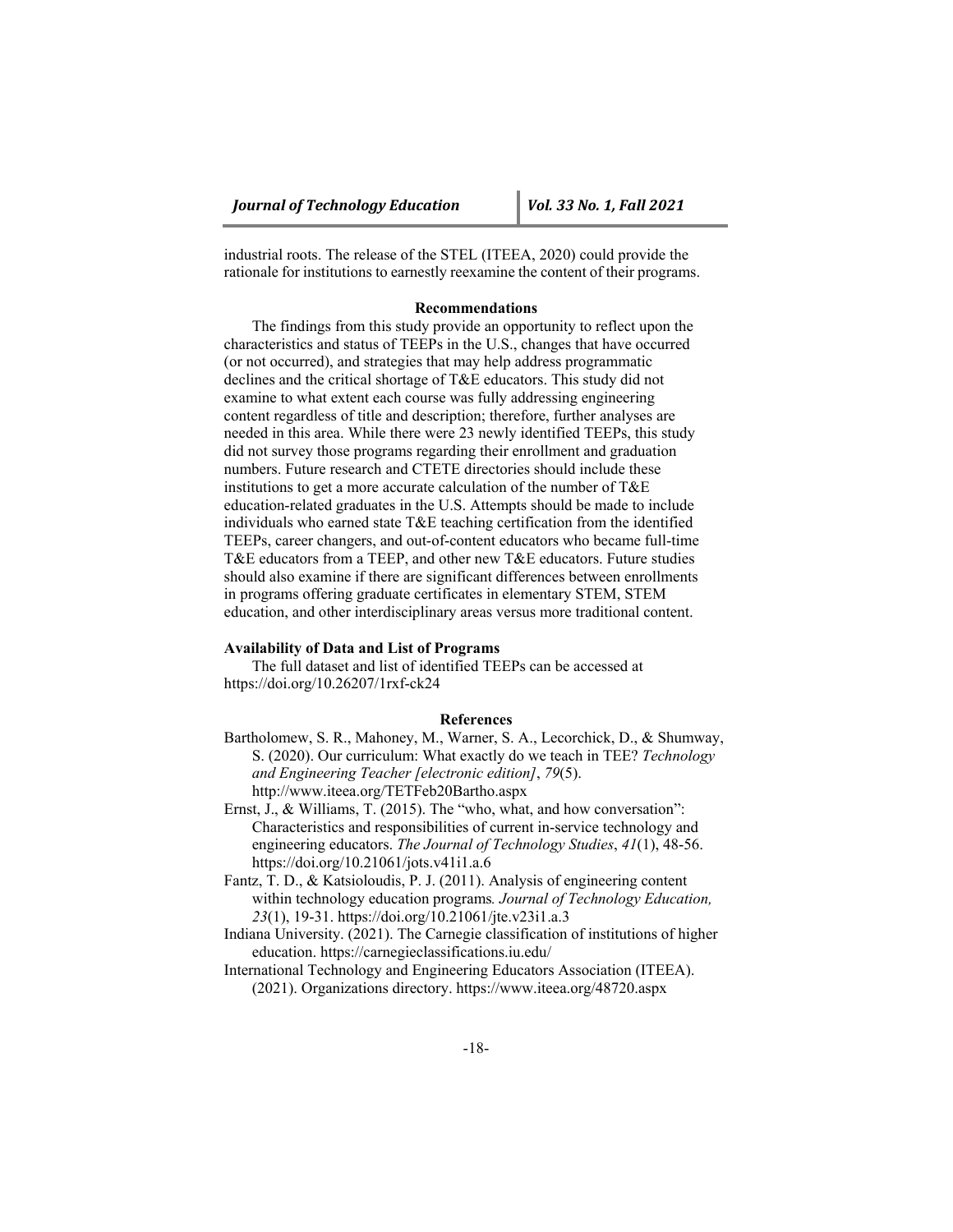- International Technology and Engineering Educators Association (ITEEA). (2020). *Standards for technological and engineering literacy: The role of technology and engineering in STEM education*. https://www.iteea.org/stel.aspx
- Litowitz, L. S. (2014). A curricular analysis of undergraduate technology & engineering teacher preparation programs in the United States. *Journal of Technology Education, 25*(2), 73-84. https://doi.org/10.21061/jte.v25i2.a.5
- Love, T. S., Love, Z. J., & Love, K. S. (2016). Better practices for recruiting T&E teachers. *Technology and Engineering Teacher, 76*(1), 10-15.
- Love, T. S., & Love, Z. J. (2022). The teacher recruitment crisis: Examining influential recruitment factors from a United States technology and engineering teacher preparation program. *International Journal of Technology and Design Education*. https://doi.org/10.1007/s10798-022- 09727-4
- Love, T. S., & Maiseroulle, T. (2021). *2015-2019 analysis of technology and engineering educator-related programs in the United States*  (ScholarSphere) [Data set]. The Pennsylvania State University. https://doi.org/10.26207/1rxf-ck24
- Love, T. S., & Roy, K. R. (2022). *Safer P-12 engineering and CTE instruction: A national STEM education imperative.* International Technology and Engineering Educators Association. https://www.iteea.org/SafetyReport.aspx
- Love, T. S., Roy, K. R., Gill, M., & Harrell, M. (in press). Examining the influence that safety training format has on educators' perceptions of safer practices in makerspaces and integrated STEM labs. *Journal of Safety Research, 82*(2022)*.*
- Moye, J. J. (2017). The supply and demand of technology and engineering teachers in the United States: Who knows? *Technology and Engineering Teacher, 76*(4), 32-37.
- National Academies of Sciences, Engineering, and Medicine. (2020). *Building capacity for teaching engineering in K-12 education*. The National Academies Press. https://doi.org/10.17226/25612
- Reed, P. A., & Ferguson, M. K. (2021). Safety training for career and content switchers. *Technology and Engineering Teacher, 80*(7), 16-19.
- Rogers, G. E. (Ed). (2015). *Technology & engineering teacher education directory: Institutions, degree data, and personnel* (54<sup>th</sup> ed.). Council on Technology and Engineering Teacher Education.
- Rogers, G. E. (Ed.). (2016). *Technology & engineering teacher education*  directory: *Institutions, degree data, and personnel* (55<sup>th</sup> ed.). Council on Technology and Engineering Teacher Education.
- Rogers, G. E. (Ed). (2017). *Technology & engineering teacher education directory: Institutions, degree data, and personnel* (56<sup>th</sup> ed.). Council on Technology and Engineering Teacher Education.